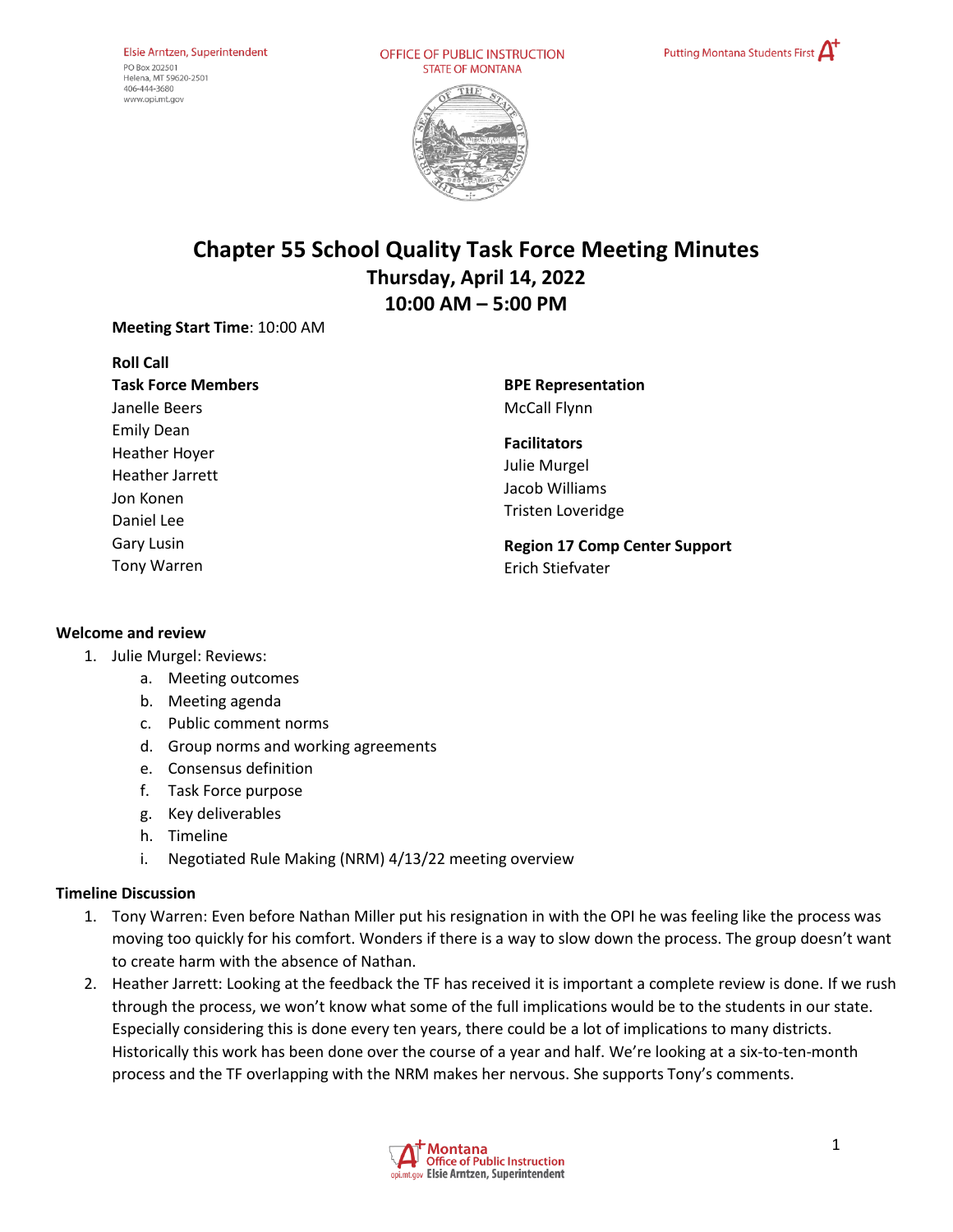- 3. Janelle Beers: Concerned that there is a survey we don't have the results for yet. Seems disingenuous to ask people questions that we don't care what their answer is. Looking at the comments regarding the library ratio and other discussion she is not sure we have all the information to make informed decisions yet. Makes her nervous to vote on things we don't have all the info for.
- 4. Heather Hoyer: Concurs with the TF comments. Worries without having Nathan Miller here it'll be difficult looking at data for accreditation and the impact on schools. Our responsibility is not only to make our job easier but more realistic. Without his voice at the table, she doesn't feel comfortable moving at the pace we are moving.
- 5. Julie Murgel: If the TF doesn't want to make any votes at this time that is something the TF can do. If they want to see additional data, we can do that. She respects the groups positions.
- 6. Dan Lee: Is there a statute or rule that requires this is done this year? This is reviewed every 10 years, but he is curious what the mandate is to get this done.
	- a. Julie Murgel: She is not aware of any statute that says Ch55 has to be reviewed only every 10 years. There are things that have been changed outside of the 10-year cycle.
- 7. Janelle Beers: Can we make this process longer?
	- a. Julie Murgel: The BPE set and adopted the timeline. We need to consider what is doable and what would make the group comfortable. We can get a sense of where the group is today and what they need.
	- b. McCall Flynn: If the Superintendent would like to put forward an alternative timeline, she thinks the BPE would like to hear that. The timeline is not set in stone.
- 8. Emily Dean: Asks if there would be interest to continue the conversation without votes and to have a motion to recommend to the Superintendent that she go to the BPE to ask for an extended timeline?
	- a. Julie Murgel: That could be something the TF considers after we have gone through the meeting to get a sense of where they are at.
- 9. Jon Konen: Going through the proposals overall, he would feel better if we understood better the legal implications of changes in policy. There are pieces, especially within the charter school discussion, that changes in language can have a lot of implications. We need to continue having the legal conversations.
	- a. Julie Murgel: The OPI does have legal personnel that is reviewing the work. She thinks it could be possible to have a session that included the OPI lawyer to ask him the questions the TF has.
- 10. Jacob Williams: Do all recommendations need to go forward in one batch or if there is something the TF feels comfortable with moving forward on its own can that be sent forward?
	- a. Julie Murgel: Yes
	- b. Jon Konen: He is concerned about not giving the "whole enchilada".
	- c. Julie Murgel: There are pieces that need to be mapped across the entire chapter.
- 11. Julie Murgel: Appreciates the TF for the transparency and the group putting out their thoughts and thinking of all schools and students.

# **Conceptual memorandum**

1. Jacob Williams: Reviews the conceptual memorandum and key points to think about in our conversations today.

# **Student Growth**

2. Emily Dean: Comments on the definitions of growth and proficiency. The definition of proficiency may cause more confusion and thinks it would be more beneficial to follow the MCA definition of proficiency since that is what drives most district definitions of proficiency. The definition of growth may be more detailed than necessary. Many states are using something a simple definition of growth. She does not think we need to include more language to make the point. Emily provides the language she is proposing

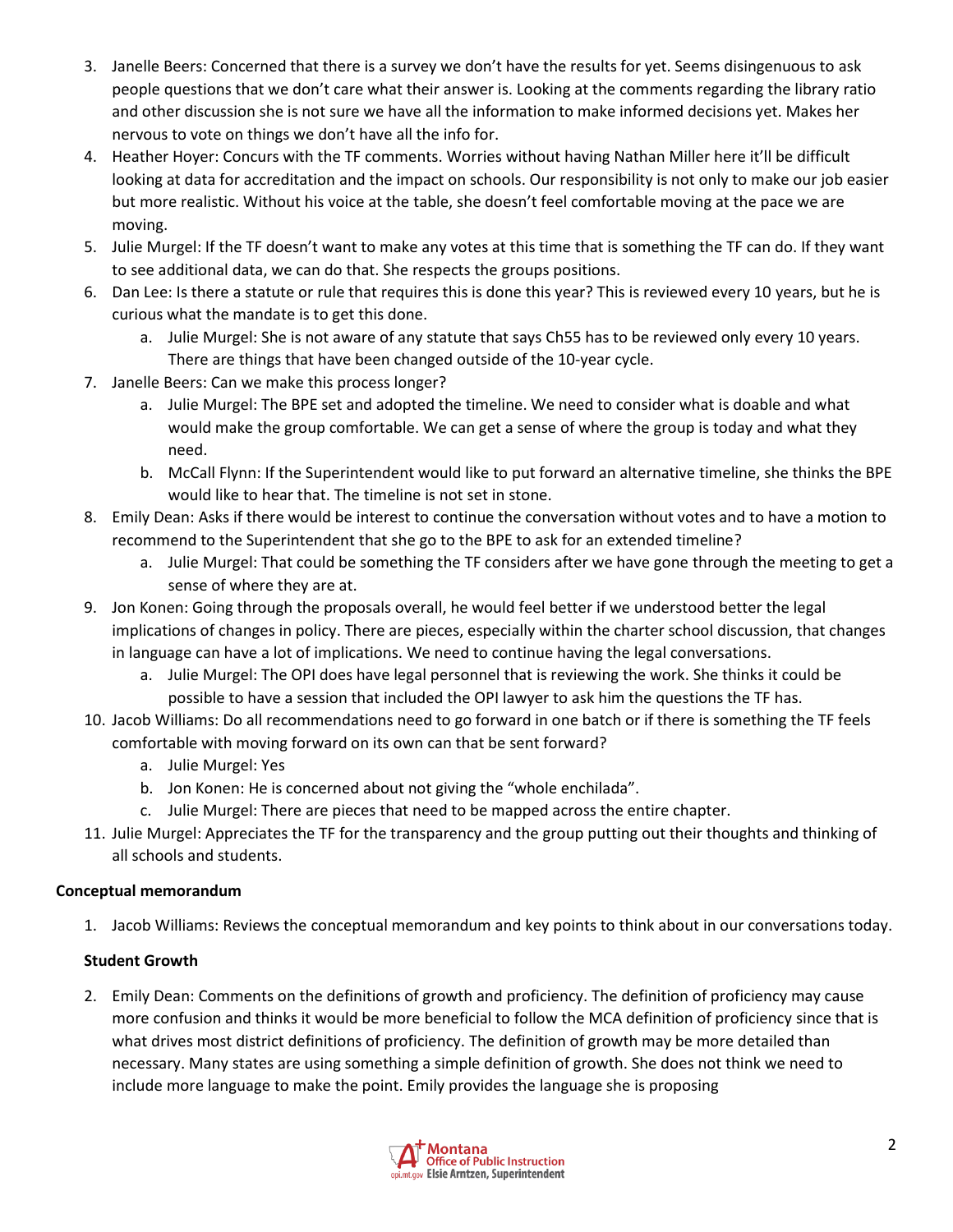- a. 10.55.602(xx)"Growth" means a measure of a student's progress between two or more points of time to demonstrate their progression toward goals or benchmarks, even if the student has not yet achieved proficiency.
- b. 10.55.602(xx) "Proficiency" means a student is proficient at a grade level standard if there is evidence of understanding for all parts of the standard. Is determined by the school board using district assessments, consistent with 20-9-311(4)(d).
- 3. Daniel Lee: When we identify a specific statute, he would like to see it.
	- a. Emily Dean: Shares MCA this is what drives all district policy in defining proficiency. Proficiency is determined by a school board and district assessments. The majority of districts have a proficiency policy where it is established what benchmarks are used to define it.
	- b. Daniel Lee: in terms of equity, how do we ensure the definition of proficiency in district A is the similar to district B?
	- c. Emily: A lot of school use their SBAC scores while other schools local assessments or classroom grades.
	- d. Jon Konen: Their proficiency models looked at MAP, NWEA, ACT scores and different assessments.
	- e. Heather Hoyer: Looking at transformational learning and those assessments, they can be different based on the students' goals and life goals in conjunction with community members and family that are guiding them.
- 4. Jacob Williams: In the definition that Emily provided, are there any district that would have a definition different than that?
	- a. Emily Dean: we would need to look at the policies of all districts.
	- b. Jacob Williams: Could there be a district with a definition different than the original definition?
	- c. Emily: It is possible. It is important to ensure there is not confusion between MCA and administrative rule. ARM is the foundation not what a district is necessarily pursuing.
- 5. Julie Murgel: When we look at what we are considering now. We are currently using the third through eight grade SBAC results for math and ELA and the eleventh grade ACT results for math and ELA. We're talking about proficiency and growth beyond summative assessments not district assessments. In our current system, it is done at one point in time to establish the accreditation rating.
- 6. Heather J: Looking at the definitions, proficiency is not currently defined specifically. She does think proficiency needs to be defined. There are references to proficiency but without a definition it is dangerous. A person would need to look in Chapter 20 to find the definition within the calculation of A and B. She advocates for consistency throughout the work.
- 7. Jon Konen: The implication of the definition of Proficiency is asking schools to be able to do is to report on their progress and standards-based reporting. Montana has some districts that are reporting K-8 regularly and only a handful of High Schools (HS) that can say their reporting is standards based due to the complications that come into play with GPA, scholarships, and class rank. This has a larger implication to what we are proposing going forward.
- 8. Gary Lusin: Agrees with Emily Deans comment about identifying in statute what proficiency is. Voices concern about the proposal to remove the word learning in the definition of proficiency. He points out the definition 10.55.602 (22) learning progression. There are specific performance in each content area in each grade level K-12. Removing the word learning it seems that it is removing a major element of what we're trying to achieve. Supports having the definitions of growth and proficiency but wants to voice his concern of removing learning
	- a. Dan Lee: asks if Gary is intending the language to be like "growth, learning, and proficiency…"?
	- b. Gary Lusin: Thinks that could work but trying to link terms we are using in this document with the definitions of the chapter. If the definition of learning is learning progression, he thinks we should use that term.
	- c. Janelle Beers: clarifies the suggestion. "… growth, learning progress, and proficiency…"
	- d. Gary Lusin: Yes, to use the term used in the definition section of the chapter to keep consistency.

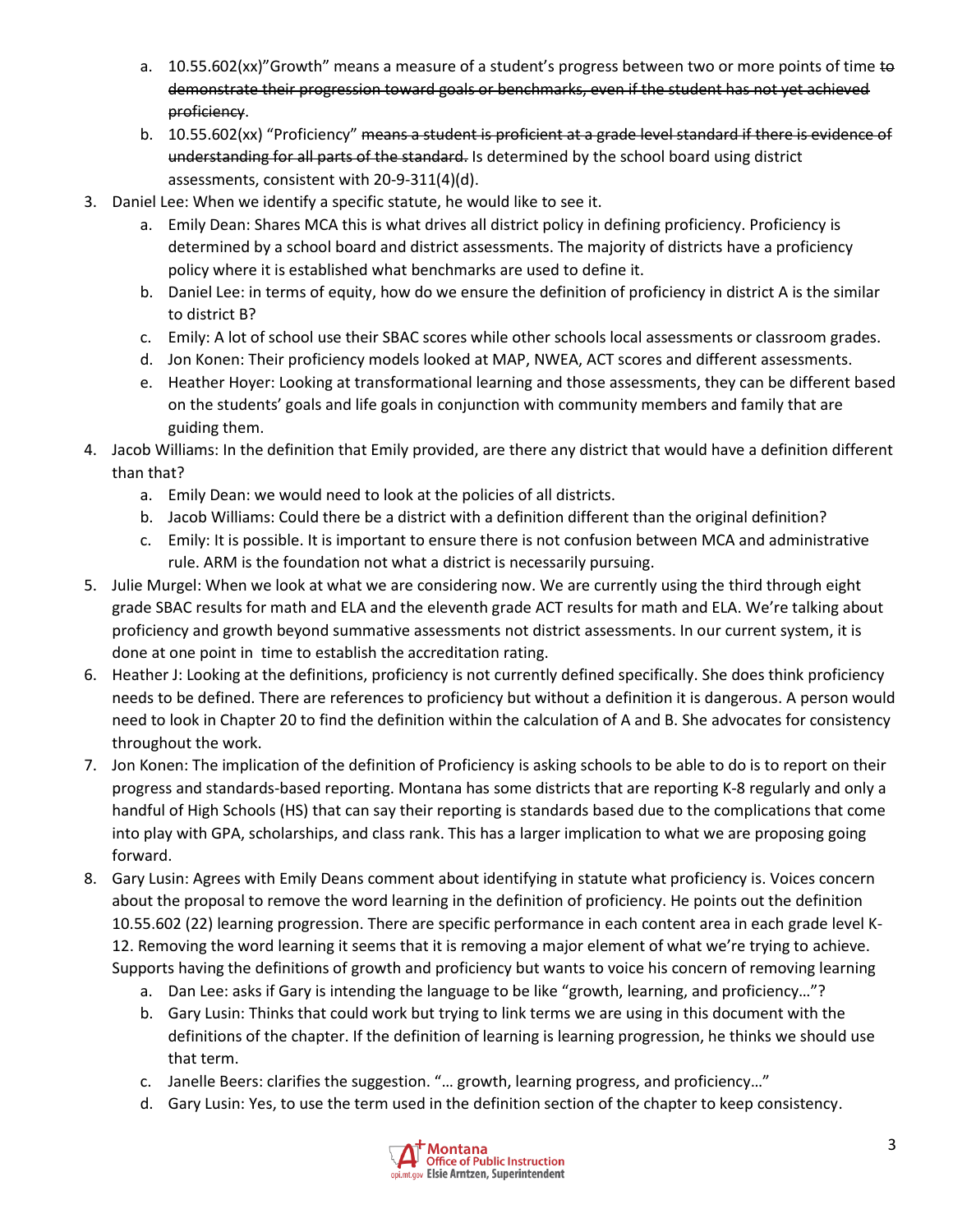- 9. Jacob Williams: Is it that the assessment is learning progression by assessing growth and proficiency? Summarizes the groups conversation.
	- a. Dan Lee: The resource from renaissance it describes the difference between proficiency and growth. Proficiency is measured at one point in time and growth is measured between two points in time. It is important to keep growth since proficiency and growth are not the same thing.
	- b. Julie Murgel: Would we want to consider having growth be measured in two points in time?
	- c. Janelle Beers: Should our proficiency definition should include the information about one point in time or something like that?
- 10. Daniel: Including growth would have some implications. Growth suggests we would want to measure student growth on an annual basis. The implication is looking at growth vs. proficiency.
- 11. Jacob Williams: Currently 4A growth is measured but it is not a measurement of growth on the same standards because it is a measurement of growth to proficiency year to year.
	- a. Julie Murgel: Yes. She shares an example
	- b. Dan Lee: There are students that grow a great deal but still not achieve proficiency in a subject.
	- c. Julie Murgel: Yes, a student could be novice. They could be growing to nearingproficiency at a high scale. When we think of the amount of learning to progress from novice to close to proficiency, the student has a high rate of growth. There are different types of calculations like median growth percentiles.
- 12. Jon Konen: The practical use aligns with most of the districts that use MAP or NWEA. When we dive into the data, we have typical growth from the beginning to the end of the year. We're right in line with how we can communicate student growth.
	- a. Julie Murgel: MAPS uses a RIT score and shares example.
- 13. Dan Lee: There is another dimension between proficiency and growth. We think of proficiency as the use of a test to determine proficiency. There is a tendency to think that ability is a fixed quantity. With a growth mindset, we understand it is not fixed and students that put forth effort can improve overtime.
- 14. Jacob Williams: What are the next steps for the group around Student Growth? Do we define proficiency outside of the definition in MCA?
	- a. Emily Dean: thinks we would be limiting flexibility if that is done. This is the baseline, and it is up to districts to meet the needs of students. That looks different in every community.
	- b. Heather Jarrett: For consistency, we can pull the language from MCA 20-9-311 into a definition, so it is in multiple places. It honors the local control and realizes that districts define this differently. If we're going to call it a definition it needs to be in the definitions.
	- c. Heather Jarrett: Supports the proposal to include learning progression in the definition of assessments.
	- d. Heather Hoyer: We need to have consistency for legal purposes as well. If we have a definition that is different in ARM vs MCA, we can have difficulty to legal issues as we look to give more flexibility to districts. When we look at transformational learning, the purpose is flexibility and achievement based on a student's goals and needs in life. If a district is defining proficiency different than the definition in MCA, we can have friction between the two. That consistency is important from a legal aspect.

# **Library Media Specialist**

- 1. Janelle Beers: Do we have the information on how many districts this would impact?
	- a. Heather Jarrett: If everyone could see that data that would be great.
- 2. Heather Jarrett: Would like clarity on the questions brought forward in public comment during the last meeting. She would like to have answers to those questions before we make a decision about this.
	- a. What specifically are these variances issues for (e.g. teachers completing an SLT certification program vs. a school utilizing paraprofessionals for partial-percentage positions)?
	- b. What do these schools have in common demographically (e.g. small size, partial-percentage positions, rural, ect)?

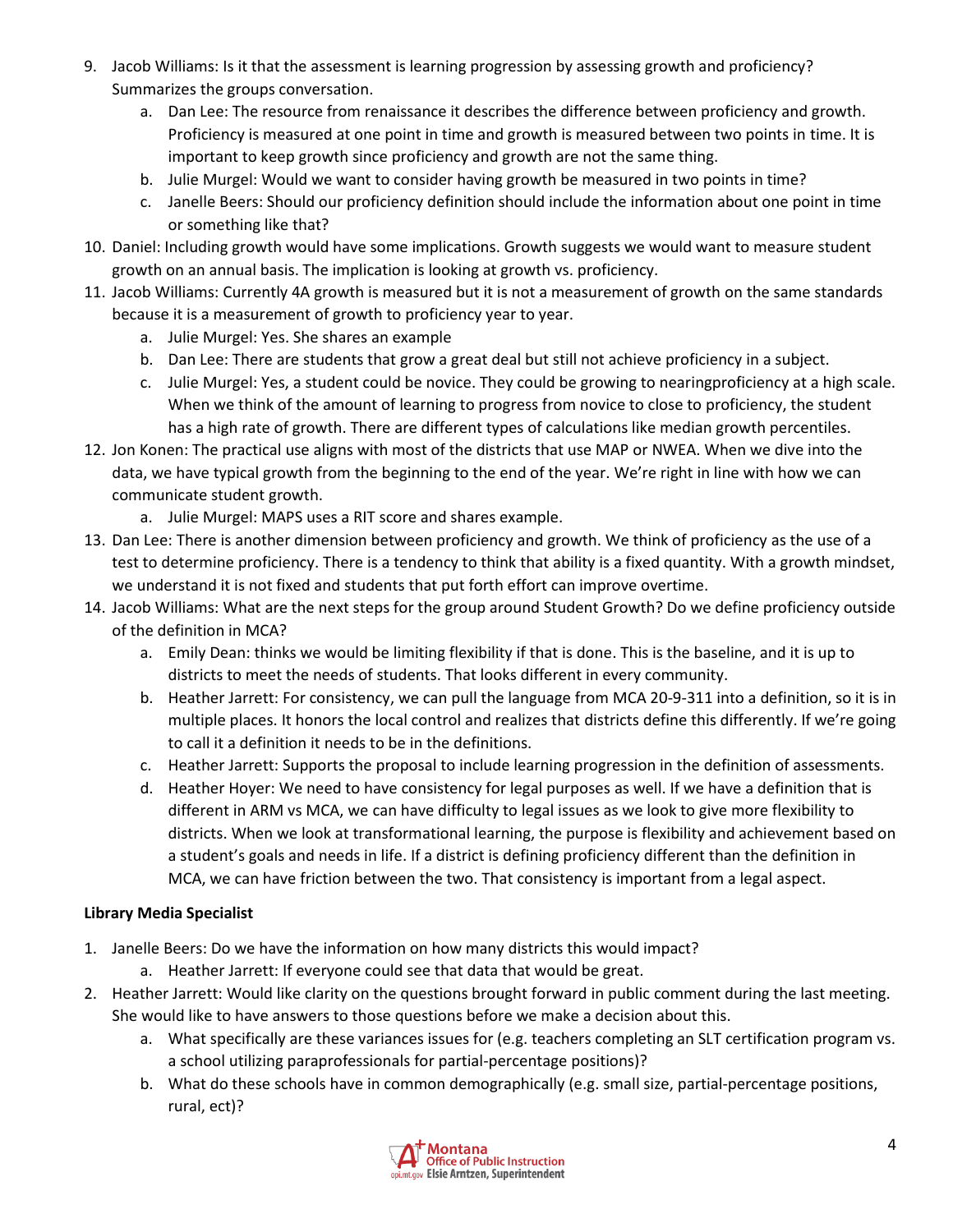- c. How long have these schools been utilizing variances for these positions, and is there a limit to how long they can use a variance for a specific reason?
- d. Why are these positions not being filled (e.g. "lack of qualified applicants," partial-percentage positions, administrative misunderstand of the library's vital role in learning, etc.)?
- 3. Heather Hoyer: We know the answer to the first two questions. We just need to review those and then answer the last two.
- 4. McCall Flynn: What happens to school systems that have between 250 and 500 students.
	- a. Jacob Williams: the 500 is the ratio. For every 500 students in a school system, you need 1FTE librarian. 250 is an effort to expand the previous language of 126. For school systems that have 250 students or less have the opportunity to employ or contract a librarian. It expands the number of school systems that can utilize the opportunity to contract a librarian.
	- b. McCall: So if you have 251 students, you would need 0.5 FTE
	- c. Heather Jarrett: it is actually 0.502 FTE. You will get dinged for not having the .002.
	- d. Heather Hoyer: She thinks it would help to have the actual number in language. We need to be very clear in that expectation.
	- e. Heather Jarrett: Her and Nathan had discussed giving a range for a pass. Such as below .005 FTE. Finding someone to employ .001 or .002 FTE is next to impossible.
	- f. Jacob Williams: Could there be language clarifying rounding to the nearest tenth?
	- g. Heather Hoyer: Yes, she thinks that clarification could be good.
	- h. Heather Jarrett: this is unfortunately where having Nathans voice at the table would be helpful.
- 5. Janelle Beers: Needs more clarification behind why it is helpful to change to school system instead of using districts.
	- a. Heather Jarrett: Say you have a district with multiple schools in it, it becomes one system and they would be able to share strategically their library media specialists. Gives example of her districts. There are feeder schools that could potentially fall under the system and share a librarian.
	- b. Janelle Beers: because the feeder schools are within their district.
	- c. Heather Jarrett: Gives Sweet Grass County example.
	- d. Janelle Beers: Is system the definition OPI uses? Is that the only difference?
	- e. Julie Murgel: There are two different definitions for system and district. There are SS codes for the systems, districts, and schools. Shares example of Wolf Creek.
- 6. Heather Jarrett: The suggested ratio creates more flexibility for the entire system entity to share personnel throughout the entity.
- 7. Jacob Williams: There are school systems in the state that have a HS and Elementary on the same campus that are considered different districts but are considered the same system?
	- a. Heather Jarrett: Yes, Shares example of Reed Point.
- 8. Heather Hoyer: Shares large school point of view. After Nathan explained the proposed ratio, she understood it would give her a lot more flexibility in Great Falls.
- 9. Janelle Beers: It is great to hear about the flexibility, but she would like to see the two lists of who qualifies and who does not. It could change since we are looking at changing to the system.
- 10. Jacob Williams: Summarizes. The group would like to have a clear demonstration of the impact this would have and a consideration of clearly defining the ratios or language helps prevent the issue of the thousandths FTE.
- 11. Emily Dean: Doesn't remember if the spreadsheet included the rounded number for districts?
	- a. Julie Murgel: it included the raw number but did not round to anything.
- 12. Julie Murgel: Summarizes the needs of the group.
	- a. Four questions to answer
	- b. What small schools it would impact at a system level
	- c. What it would mean to round

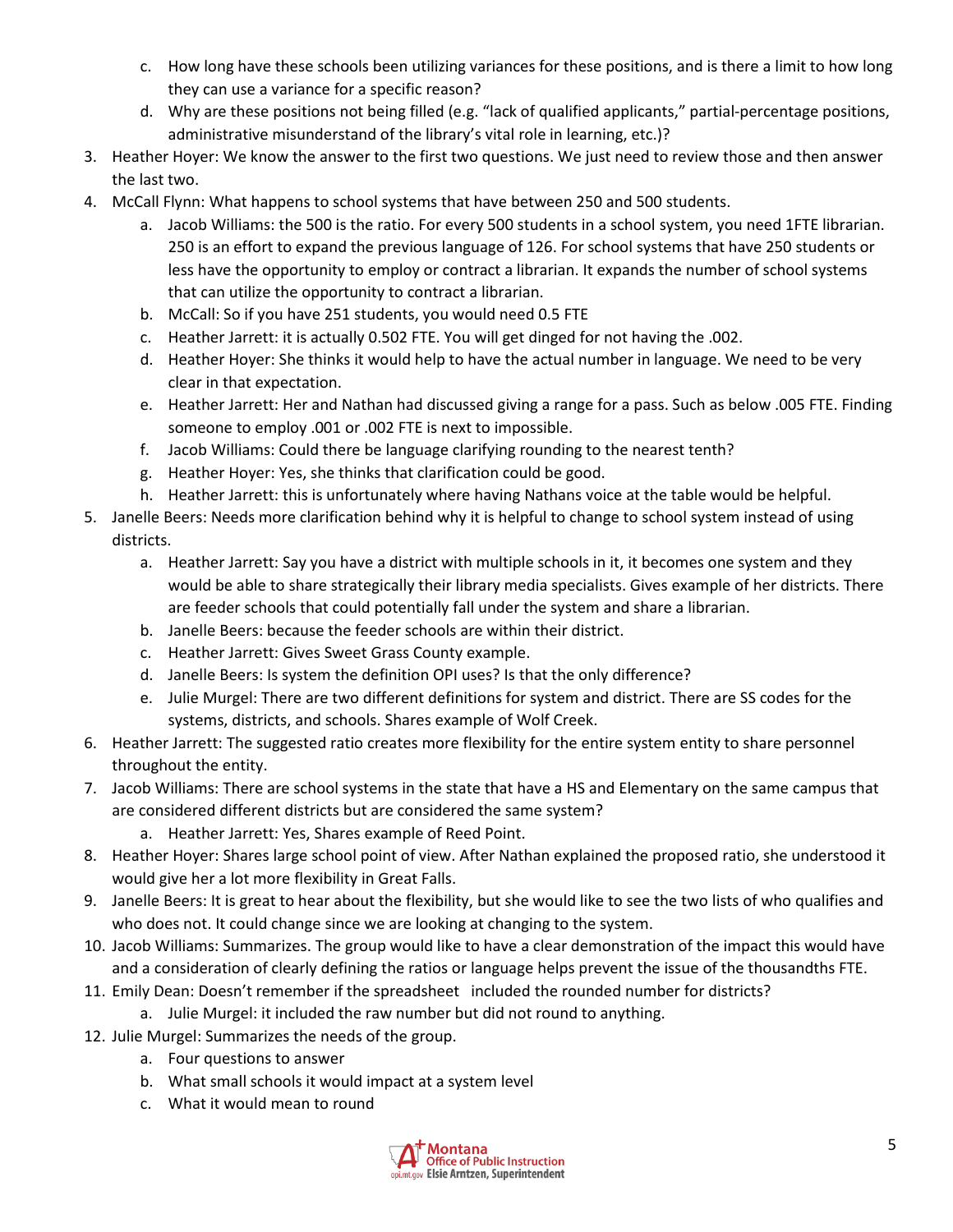- 13. Gary Lusin: If we move to a system concept which does provide flexibilities to districts in a system. If we reduce this, does it affect the A and B we get for students? If someone in the legislature looks at this as a reduction of librarians, could they reduce the funding?
	- a. Heather Hoyer: Are you asking about the highly qualified teacher funding?
	- b. Gary: If we reduce the number of librarians in a system could it be interpreted that the district doesn't need as much funding because they are not funding as many staff. He is curious if there could be ramifications with funding due to this change.
- 14. Heather J: A and B are separated out. The implication would come in the Quality Educator Payment (QEP). Which means we have highly qualified library media specialists who are properly licensed and endorsed. If a school does not have this in place or they employ fewer, this is where the financial implication would play in.
	- a. Julie Murgel: Balanced with if you have fewer librarians they are not paying out salary for those employees.
	- b. Jacob Williams: is that funding based on the number you employ or the ratio?
	- c. Heather Jarrett: Based on the number you employ.
	- d. Emily Dean: The QEP drives the funding not Appropriation driving the QEP
	- e. Jacob Williams: If you are required to employ .5 FTE for library media specialist but you choose to employ 1.0 FTE you get that funding for 1.0. So, changing this does not change the finding.
	- f. Heather J: Yes, she thinks so.

### **Board of Trustees**

- 1. Emily Dean: Reviews the suggested language
- 2. Gary Lusin: As a trustee he supports this. It is a good addition.
- 3. Julie Murgel: Asks Emily if she can clarify why, it is felt this is needed to be added?
	- a. Emily Dean: It is not currently in ARM. To ensure consistency between ARM and the MT Constitution.
	- b. Julie Murgel: this is about affirming what is in the constitution and what is constitutionally mandated for local control. She is assuming this is already in place. Do you foresee any implications?
	- c. Emily: She foresees positive implications. We have seen which states have locally driven constitutions. Montana is a national leader in constitutional authority for schools to being locally controlled by the district. Our constitution clearly states that and thinks it is important to highlight that in administrative rule.
- 4. Heather H: Moves that the proposed language in 10.55.701 "The supervision and control of schools in each school district shall be vested in the elected board of trustees" move forward to the Superintendent.
	- a. Tony Warren: Seconds the motion
- 5. Vote on the motion: The proposed language in 10.55.701 "The supervision and control of schools in each school district shall be vested in the elected board of trustees" move forward to the Superintendent.
	- a. Janelle Beers: Yes
	- b. Emily Dean: Yes
	- c. Heather Hoyer: Yes
	- d. Heather Jarrett: Yes
- e. Daniel Lee: Yes
- f. Gary Lusin: Yes
- g. Tony Warn: Yes
- h. Jon Konen: Yes
- i. Vote passes unanimously. Recommendation to move to the Superintendent

### **Graduation requirements and High School credits**

- 1. Heather Jarrett: Within the Social Studies standards, there are government and civic standards that already exist.
	- a. Jacob Williams: The standards to exist already, but if the TF decides to create a credit for these courses it would require a separate set of standards.

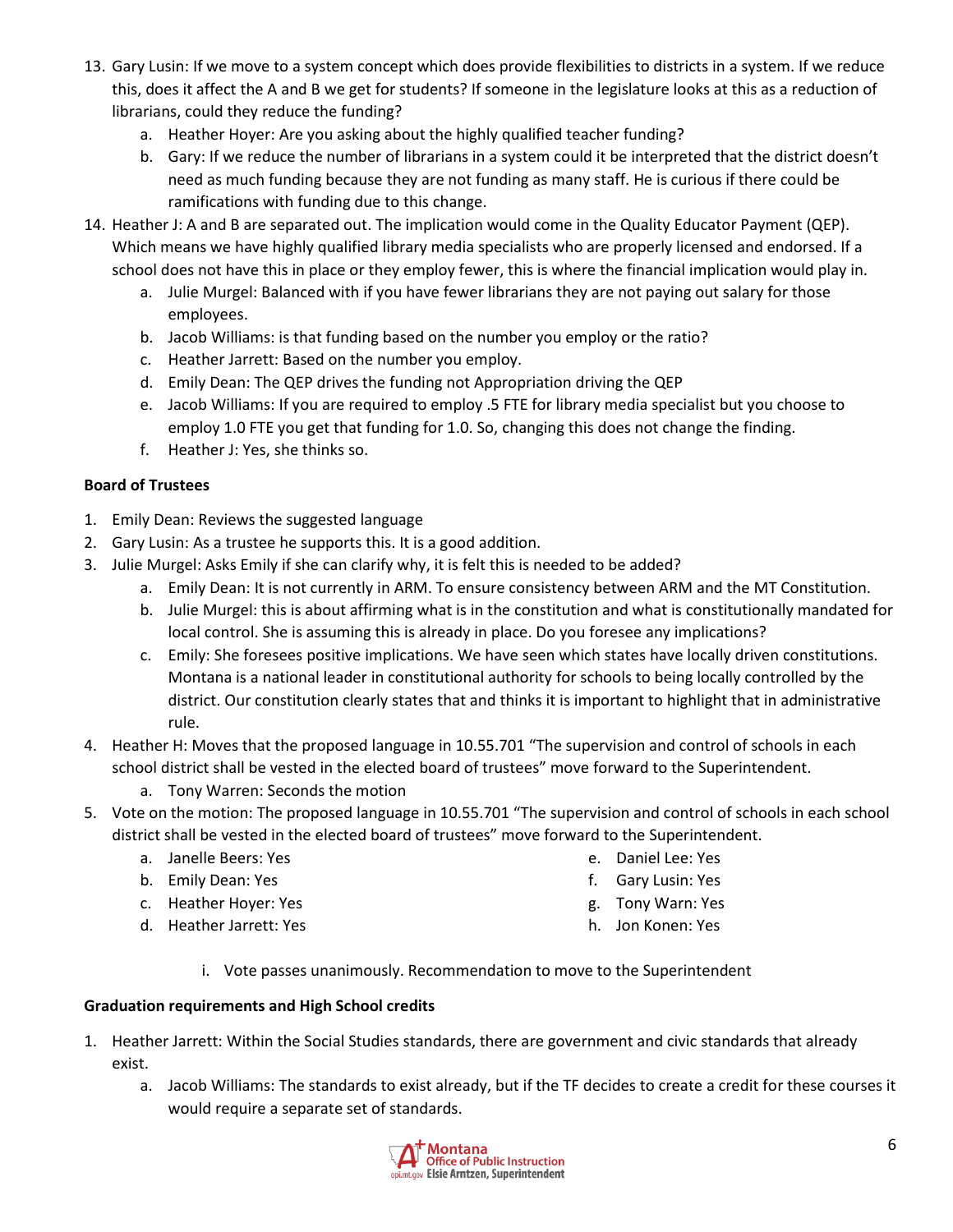- b. Heather Jarrett: Disagrees. Shares Reed Point example. The standards are used for those courses and don't need to be separated just utilized by a school that is going to offer a government or civics class.
- c. Heather Hoyer: Shares that Great Falls does it the same way as Reed Point.
- d. McCall Flynn: By requiring government, we are adding a requirement for schools when it is already encompassed in the social studies standards.
	- i. Heather Hoyer: Would just need to remove from social studies to make them a stand alone?
	- ii. McCall Flynn: She is not sure how that would need to be met.
- e. Julie Murgel: When we think about social studies standards cover well beyond just civics and government like economics and history. Those are all encompassed the set of standards that were recently revised and adopted. Those are already in place, so you would continue to use them as you do now.
- f. McCall Flynn: Are we talking about the basic instructional program or graduation requirements?
	- i. Julie Murgel: We had this conversation in program requirements.
	- ii. Heather Jarrett: She and Heather H had talked about it in their groups. It speaks volumes about the desire of a few of the group.
- g. Janelle Beers: Do we have any idea how many schools don't offer a civics or government course?
	- i. Heather Jarrett: Requests data on how many High Schools are/are not currently offering half a year of government
- 2. Jon Konen: Looking at our draconian set up, this also leads way to the transactional learning piece. The timeline can be sped up for a student that can be proficient in areas quicker than others. This is a good thing. More individualized learning will be more prominent in 10 years. By using the and/or honors schools as they make the transition to individualized learning.
	- a. Heather H: As one of the subcommittees that worked on this that was the intent. It is a soft transition rather than a hard requirement.
- 3. Heather Jarrett: Would like to see the data on what schools are currently offering government or civics so the group can see the potential impact going forward.
- 4. Julie Murgel: There was also a mention of PE not being a half of a semester two years but having the option of a full year.
	- a. Heather Jarrett: Likes the flexibility. A student could take it over the course of their high school years and still get the credit.
	- b. Heather H: concurs with Heather H. It would remove it in the definition to have it for two years.
- 5. McCall Flynn: She is unsure of the equivalency language. This has allowed for local districts to demine. What does equivalency mean? What are the equivalent standards and how are those measured? She understands adding flexibility but thinks they can already do that. Who gets to decide what the equivalencies are and if it is a local district, what already exists?
	- a. Emily Dean: MTSBA had a robust discussion about this. The outcome of the conversation was that including "or the equivalent in MT standards achievement" language could result in unintentional limitations in flexibility in 10.55.906. MTSBA feels districts can already do this and adding this language could result in debates that are not necessary because it is already allowed.
	- b. Heather Jarrett: would it be a good place for the word proficiency or proficient in the standard?
	- c. Jacob Williams: is a Unit defined as a specific amount of time?
	- d. Heather Hoyer: The intent of this is to show it does not need to be defined by time. Not time bound but proficiency bound. She asks Emily to expand on why this would be more limiting.
		- i. Emily Dean: looking at 10.55.906 (3) and (4). If we just say "or the equivalent in MT standards achievement" can be interpreted much narrower than what is already included in subsection 3 and 4.
	- e. Jon Konen: Understands, especially since districts can interpret this differently.

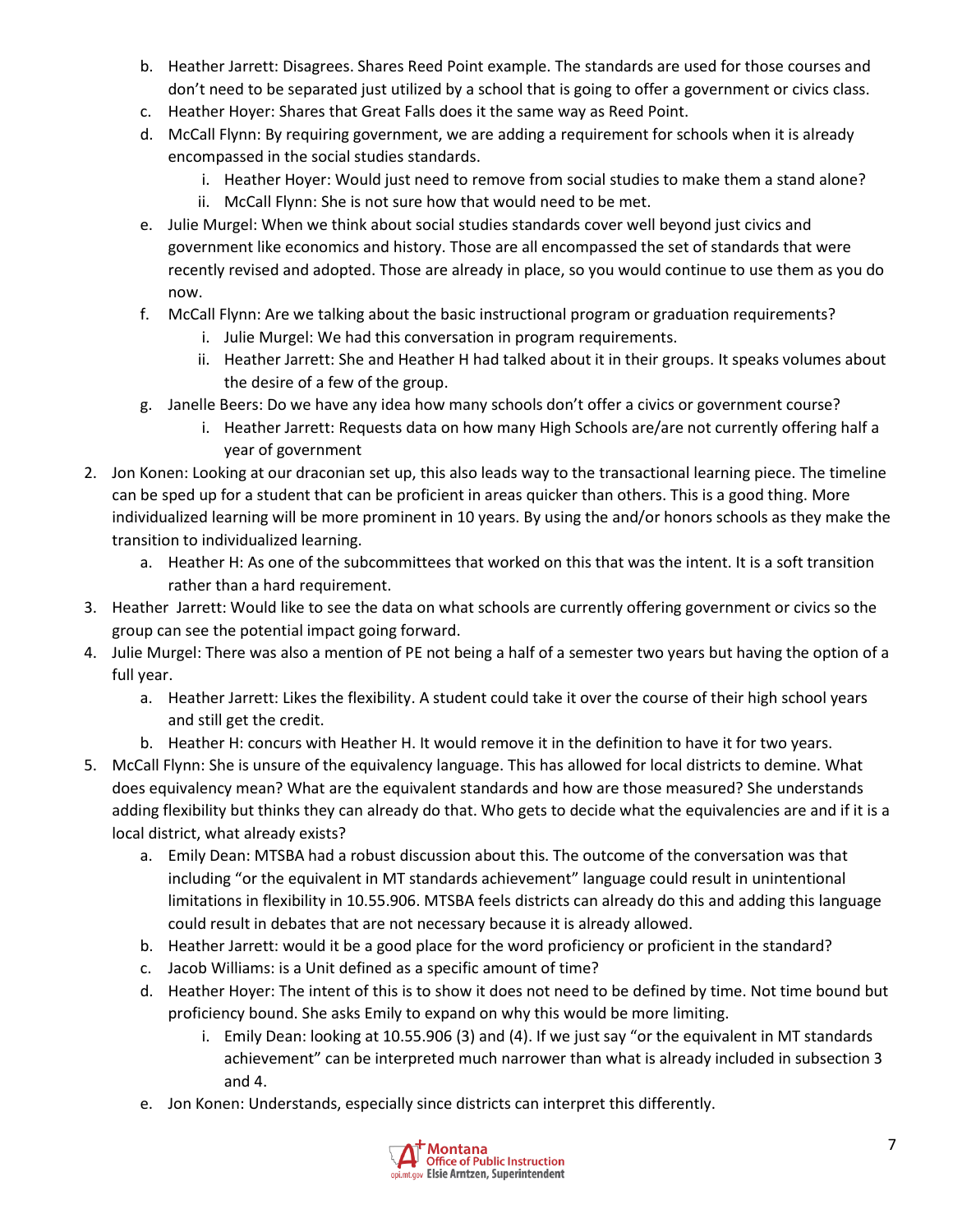- f. Dan Lee: Every time a student wants to do something that will move them through school faster, do they have to petition the board for the trustees to make the decision or would it be done through the school?
	- i. Emily Dean: It could be done through policy. A board could adopt a policy outlining the criteria that would fall into this category.
	- ii. Dan Lee: Does MTSBA have a model policy?
	- iii. Emily Dean: Yes. The district can also tweak the model to fit their district. There is a series called the Flexibilities and Efficiencies policy Series.
- 6. Julie Murgel: Looking at 10.55.906 (4), it begins with the permission of the local board of trustees. Does that put the onus on students? She would like to talk through this.
	- a. Heather Hoyer: Shares Great Falls example. Thinks what is hanging up the TF is the word "and". Perhaps we just need to leave "or"
	- b. Emily Dean: The other place it could be limiting is content standards achievement. There could be other circumstances that merit core satisfactory completion.
- 7. Emily Dean: If the TF wanted to include in 10.55.905, the TF could consider "or circumstances described in…" to refer back to what is there.
	- a. Heather Hoyer: she is seeing section 3 and 4 as different things. 3 in Great Falls is when she needs to deviate from the board adopted 23 credits. 4 is flexibility within courses to not restrict by time in seats. She is trying to think how to word this differently. She proposes taking "and" out and leaving "or" and maybe standards achievement. She needs some time to word smith this.
- 8. Heather Jarrett: What would an equivalent mean for some people? Could it mean a lot of different things? What is the impact of using that vague term?
	- a. Emily Dean: that is the concern. We know that 10.55.906 (3) and (4) have worked well for a lot of districts. There is concern with introducing ambiguity that could be interpreted to limit flexibility even though its not the intent.
	- b. Heather Jarrett: Could it open more issues where someone uses an equivalent that is x, y, or z.
	- c. Jacob Williams: The freedom exists now for that can of worms to exist as is. The baseline is 4 units and the unit can be determined within the district according to 10.55.905. First it is a number of minutes but then it can be determined by a board of trustees.
	- d. Emily dean: It's not that a board of trustees can define a unit but that the seat time is not the requisite. Seat time is not defining the unit.
	- e. Jacob: Does the current 10.55.905 give school districts the freedom to do that?
	- f. Emily: Yes, current 10.55.906 does that.
- 9. Janelle Beers: Asks Heather H if her transformational learning that the current 10.55.904 speaks to it?
	- a. Heather Hoyer: Would like to see the flexibility reflected in both cases. The input received at the beginning of this process was consistently to be given flexibility. When someone is in a jam, they do not have time to go through all of ARM. she is trying to find a way to be reflective of the flexibility in ARM.
- 10. McCall Flynn: Would it makes sense to rather include language for each of them, include a new (3) that says for each of these requirements school districts have the ability to use 10.55.906 (3) and (4) to determine the requirements. She shares what she thinks of when she thinks of equivalencies.
	- a. Heather Hoyer: She thinks we need to push school districts to think on terms of flexibility. We don't want to limit them. A constant reminder that you can and should be flexible.
	- b. Janelle Beers: Maybe include the word flexibility in language.
	- c. Julie Murgel: She likes the idea of bringing that language up. Currently it reads that here are the 20 unit requirements then reads exceptions. But that proposal would push the "or" up and does not change the language and resolves the equivalency issue.

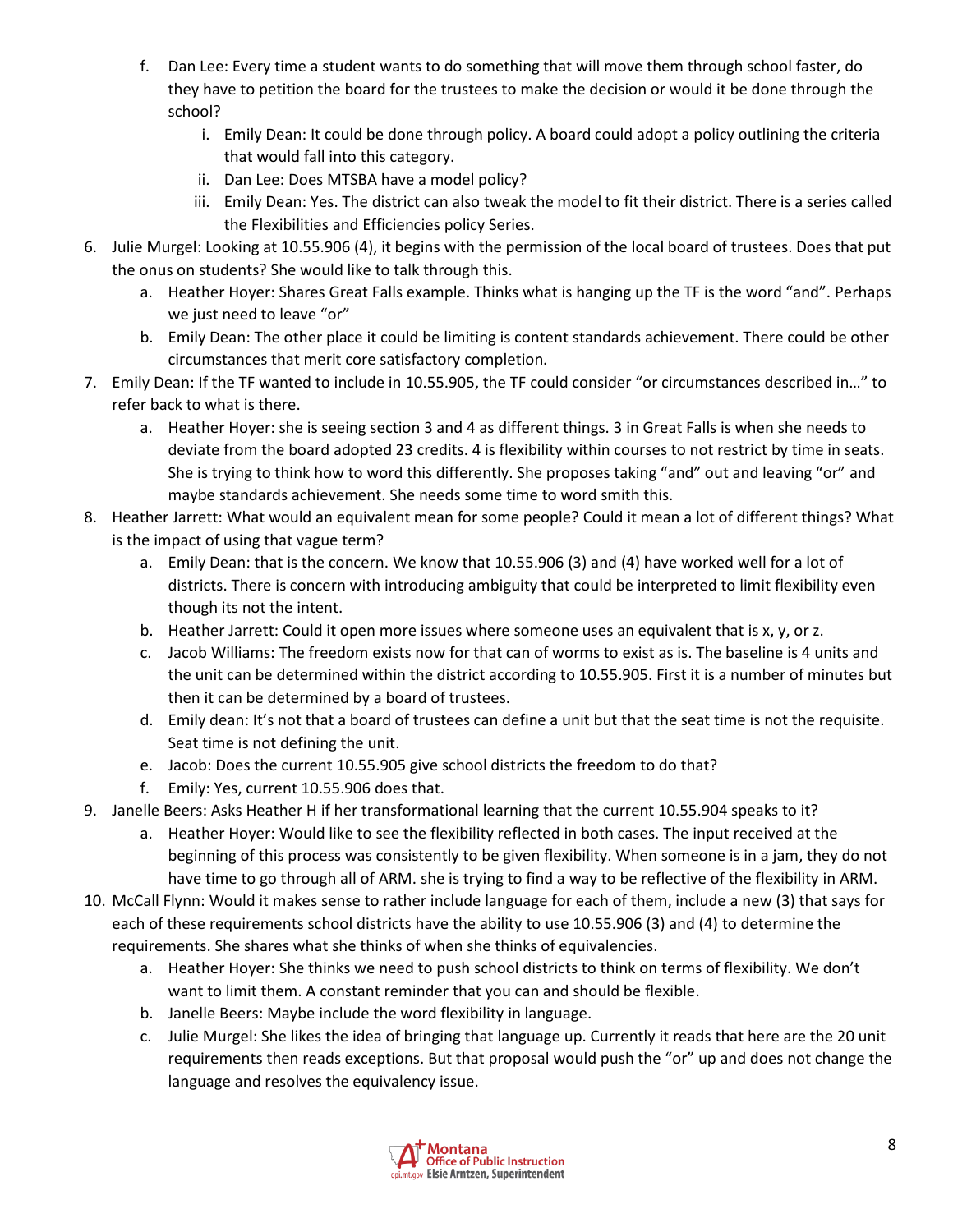- d. McCall Flynn: Proposes language: 10.55.906 (3) the above units required may be satisfied consistent with ARM 10.55.906 (3) and 10.55.906 (4).
	- i. Julie Murgel: Asks if we should specify units a-g?
	- ii. McCall Flynn: Doesn't think we should do that for in case those units change.
	- iii. Jacob Williams: Suggests required
	- iv. Dan Lee: Suggests changing "cant" to "may"
	- v. Language falls on: 10.55.906 (3) "The required units may be satisfied consistent with the flexibility provided in ARM 10.55.906(3) and 10.55.906(4)."
- 11. Gary Lusin: take out the word equivalent and include "or an educational delivery model…"to establish and apply all of the methods we have. The word equivalent is creating concern and replacing it with education delivery model seems like a solution.
- 12. Emily Dean: This is a good point to be able to share this with constituents and come back to the next meeting with thoughts.

# **High School Requirements**

- 1. Heather Jarrett: Is there a definition of Arts vs Fine Arts? She doesn't want to narrow anything.
	- a. Julie Murgel: Shares 10.55.1201 is the program delivery
	- b. Heather Jarrett: Wants to ensure she is not missing something that may not live under fine arts.
	- c. McCall Flynn: Shares 10.53.601 Content Standards
	- d. Heather Hoyer: Perhaps we should just leave it at arts
	- e. Jacob Williams: To clarify, arts is defined, fine arts is not defined, so maybe its better to leave as arts.
- 2. Janelle Beers: Is the Social Studies discussion on this the same as earlier with civics and government?
	- a. Jacob Williams: Yes, we need to know the impact on districts before the discussion of inclusion.
- 3. Julie Murgel: Wonders if the TF wants to call it government or civics or both?
	- a. Heather Jarrett: Looking at the content standards, it is listed as Civics and Government.
- 4. McCall Flynn: It would be helpful to have the data that lists how many schools use Government and how many use Civics.
- 5. Jacob Williams: As it is, it is not an, and/or, it is one class.
- 6. Heather Hoyer: The intention was to have "or" because and would be more of a full credit because you wouldn't teach a quarter of civics and a quarter of government.

# **Elementary**

- 1. Jon Konen: Would like to know more about what electives look like at the elementary level? He knows some schools have STEAM electives but he is not sure how much reading and writing is done in those.
- 2. Julie Murgel: Shares 10.53.101
	- a. Jacob Williams: Asks where exactly 10.53.101 requires reading and writing literacy in all elective program areas?
	- b. Julie Murgel: Asks how this is different across Elementary, Middle, and High School? Should it be included for elementary? Is it the same or different for Middle and High?
- 3. McCall Flynn: Was the reasoning for including this in the first place just because it wasn't there? a. Julie Murgel: Yes, just for consistency between.
- 4. Heather Jarrett: Thinks a deeper dive needs to be done to find where it is stated and what does it look like before the TF consider this fully.
	- a. Jacob Williams: its not in 10.53.101
	- b. Heather Hoyer: Asks Julie if it could be in the Comprehensive Literacy Program for the state?
		- i. Julie Murgel: It could be.

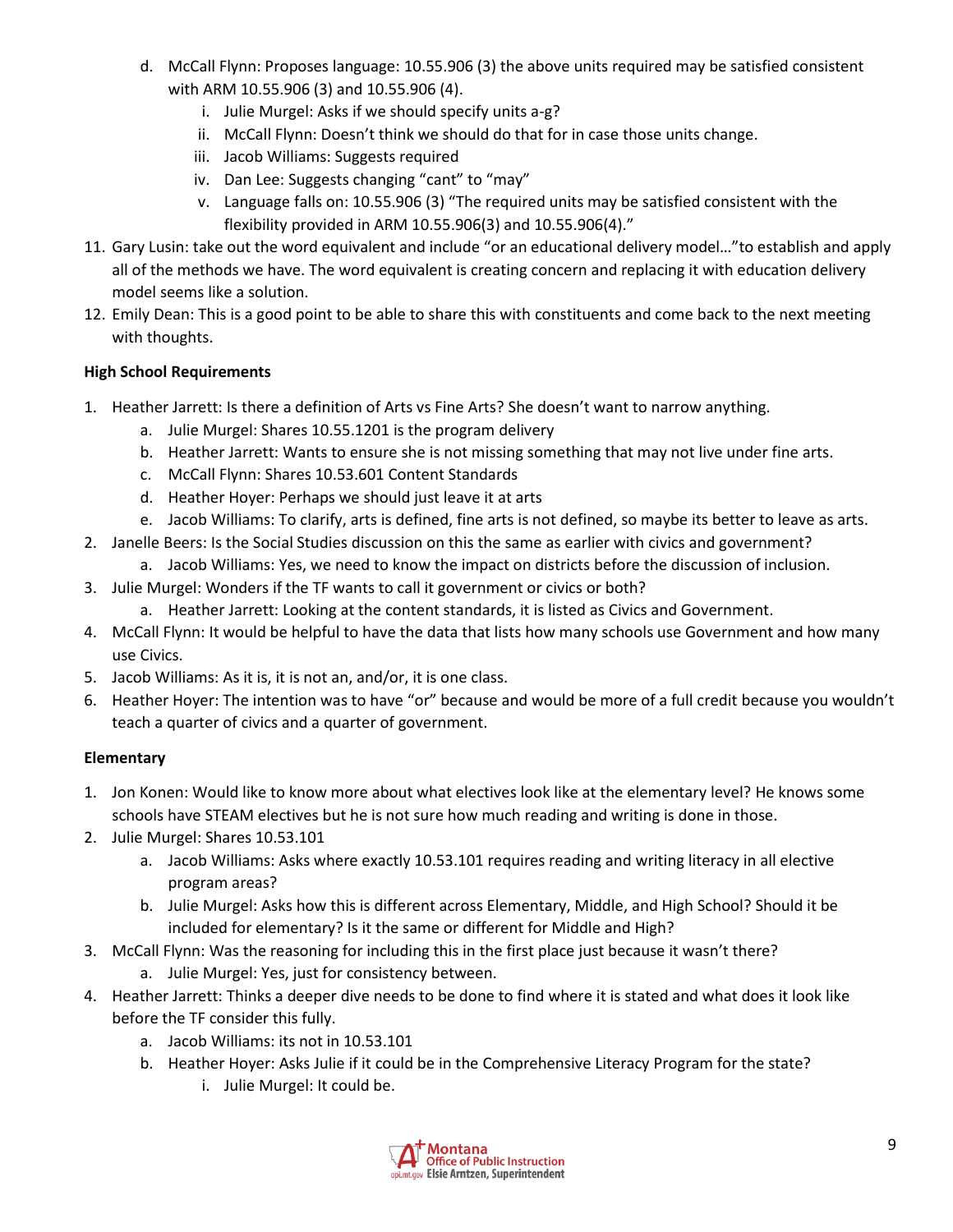- 5. Gary Lusin: Thinks we do need to coordinate Elementary, Middle, and High School education programs so kids can transition smoothly between the grade bands. One area that is in High School programing but not in the Elementary, is world languages. Are world languages be something we should identify as relevant today and in the future to be included in educational programing.
- 6. Tristen Loveridge: Has had a member of the public from Billings, MT to request that world languages are a part of a required course not just an elective.
- 7. Heather Jarrett: If we cannot find this anywhere, should it be stricken in the other two sections? That would be consistent with what is actually happening.
- 8. McCall Flynn: It would be helpful if there was institutional knowledge of why that is there before we move forward in striking the language.
- 9. Julie Murgel: It is not a foreign idea of teaching reading a writing in the content. It does happen a lot in the other standards. We may need to do some digging to find some history on the rules.
- 10. Jacob Williams: Notes that if it is going to say "as required" we need to find where it is required at or not say that either.

# **Middle Grades**

- 1. McCall Flynn: Like we are doing review of Civics and Government, she would like to see the same for Earth and Space Sciences as part of the physical and life sciences. She looked in the sciences content standards and it does look like those live there. It is important we include what the elective offerings are.
	- a. Heather Hoyer: She understands wanting to simplify the language. If middle school aligned closer to High school. Middle school is overly defined.
- 2. Emily Dean: After elective offerings, include "elective offerings in the discretion of the board of trustees". It is already but she thinks it is important to include.
	- a. Jacob Williams: Would you want that in High School as well?
	- b. Emily Dean: Yes
	- c. Heather Hoyer: Clarifies with Emily. She would still call out each of the electives but leave the two units and put at the discretion of the board of trustees.
- 3. Jacob Williams: One proposal was to use the same language that is in High School for Middle School. It does have some specifics but just has two units of electives. High School has more that middle does not have.
- 4. Heather Jarrett: shares the difficulty in a Class C school with no available housing and a small budget, language like "all students must be able to elect from the following program areas…", they use the digital academy to make that work. The TF needs to be mindful of the current environment in MT. She wants to see more flexibility when talking about elective offerings. Supports the addition of Emily's verbiage to include the discretion of the local board of trustees.
- 5. Gary Lusin: There is potential to allow for other offerings to districts between all schools. Allowing that to be determined by the trustees is a good way to go. With education moving in the personalized learning path, the focus is on every student. It is concerning the word "all" is removed from the language. He would propose to consider keeping the word "all" in the language.
	- a. Heather Jarrett: If we are honoring the whole child, we cannot always say every student. It is an absolute word like never, always, and every. Those words are a little scary in terms of educating children. It could be a legal issue because there could be students that cant meet.
	- b. Gary Lusin: without the word "all" it translates to "some". We need to focus on every student. It could minimize the opportunities that students should be able to receive.
	- c. Tony Warren: proposes we include "all students working toward the content standards"
	- d. Heather Hoyer: Proposes "provides all students the opportunity to meet content standards" She thinks this covers IDEA

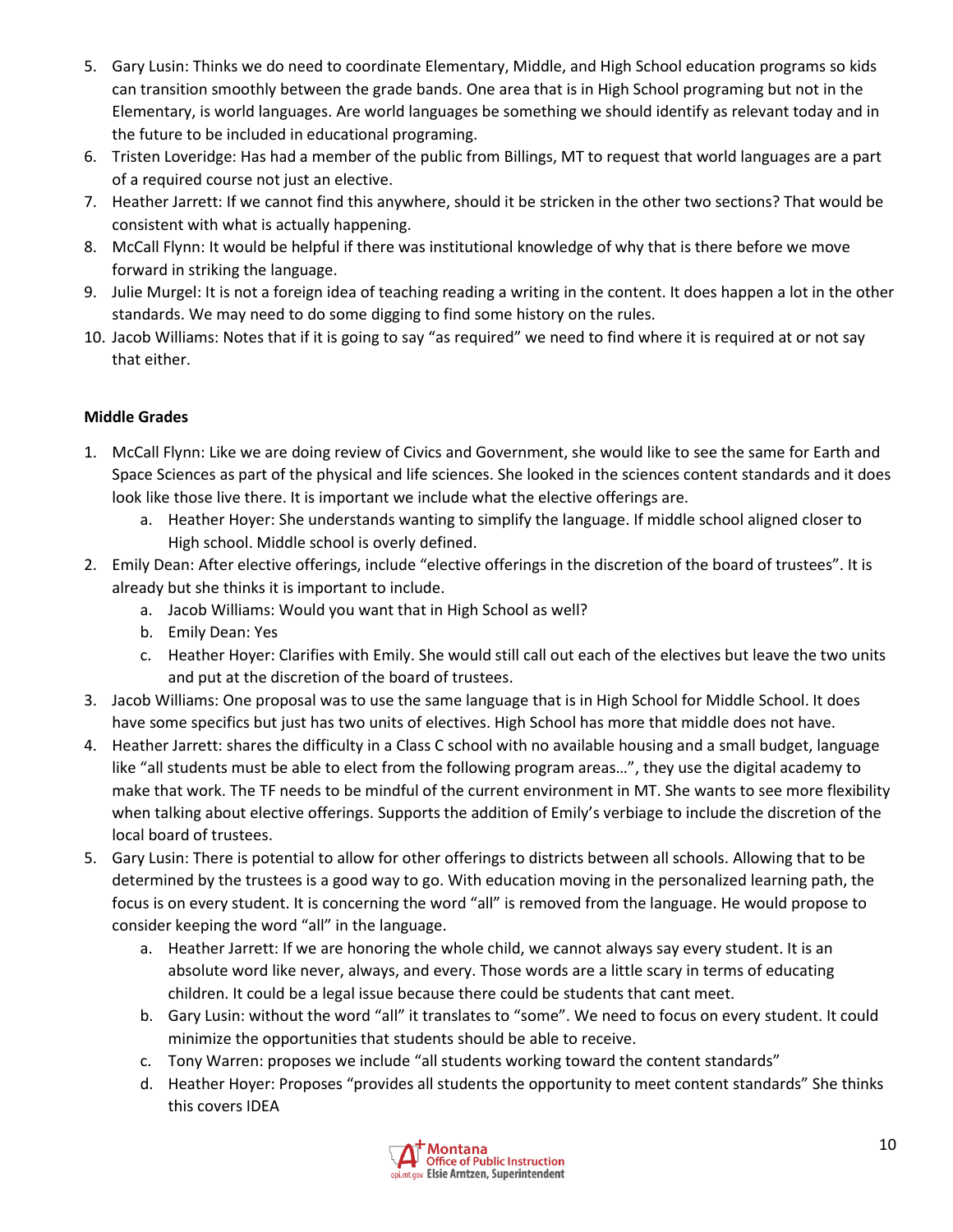- e. Heather Jarrett: feels much more comfortable with Heather H suggestion.
- f. Gary Lusin: He thinks that looks good. It sends a message that we want to address all students and give them all the same opportunity.
- 6. Heather Hoyer: Why were the specific sciences listed out rather than just listing sciences?
	- a. Heather Jarrett: national standards call out each of the sciences. Moving forward, this should be a current representation of our standards.
	- b. Julie Murgel: how would the TF feel about leaving it as just science rather than listing out each area?
	- c. Heather Hoyer: She agrees with the standards we have now, but she is thinking about how this document will live through the next standards. She is concerned with being prescriptive in listing out the sciences.
	- d. Janelle Beers: We were also wanting to know how many schools are currently teaching each of these. By not listing them all, it takes care of that.
	- e. Jacob Williams: For come reason High School mathematics breaks out each type of math. It is complicated.
	- f. Julie Murgel: thinks the TF should consider striking "life" and "physical"
	- g. Jacob Williams: strikes the language and makes change on working document.

### **Charter School**

- 1. Jon Konen: Asks if a summary and explanation can be given on the ability to pull out of the Charter School piece and the difference between what we currently have and where it is now.
	- a. Jacob Williams: Reviews previous conversation around 10.55.604 (11)
- 2. Heather Hoyer: What was the concern of Bozeman?
	- a. Julie Murgel: 10.55.604 (11)(a) The question was about when a charter application comes in a variance to standard. Do they need to go through and identify every variance to standard they were seeking? Does (11) mean a charter school is seeking a variant to all of the assurance standards or individual ones? It is different in terms for online and some options of in person classes for electives. As a charter school when they say they are trying to meet or exceed the school accreditation standards, it meant all of them together. Do we need to pull it out so it is understandable that when you are seeking a variance to standard for a charter school, you are putting how you will meet all of the requirements or exceed the student performance requirements?
- 3. Heather Hoyer: who on this committee worked on this?
	- a. Julie Murgel: Julie, Jacob, and Nathan worked on this language. This was a conversation that steamed from the variance to standard board and carried forward into our process.
	- b. McCall Flynn: She did agree that this would be the best route based on the discussion the variance to standard board had.
	- c. Heather Hoyer: This was a point of conversation for the virtual schools. She had not heard it was an issue for Bozeman.
- 4. Jacob Williams: Districts can open Virtual schools that might not be Charter Schools. Bozeman went through the charter school application which led to the difficulty. It also led to the decision to create a charter school definition because a charter school in some ways is asking for a variance in some ways.
- 5. Emily Dean: This comes up frequently and is sometimes forgotten in MT because of how much flexibly we have. In comparing what is done here compared to other parts of the country. When we look at alternative schools across the state, they look very similar to charter schools across the country. They could apply to be a Charter but have not gone through the process.
- 6. Julie: As we know, we're talking about the variance to standards. The majority are around the library media specialists but there are two with charter schools. People could be seeking variances beyond the library media specialists which has a lot of flexibility build in. She agrees with Emily with the idea wondering if we are really

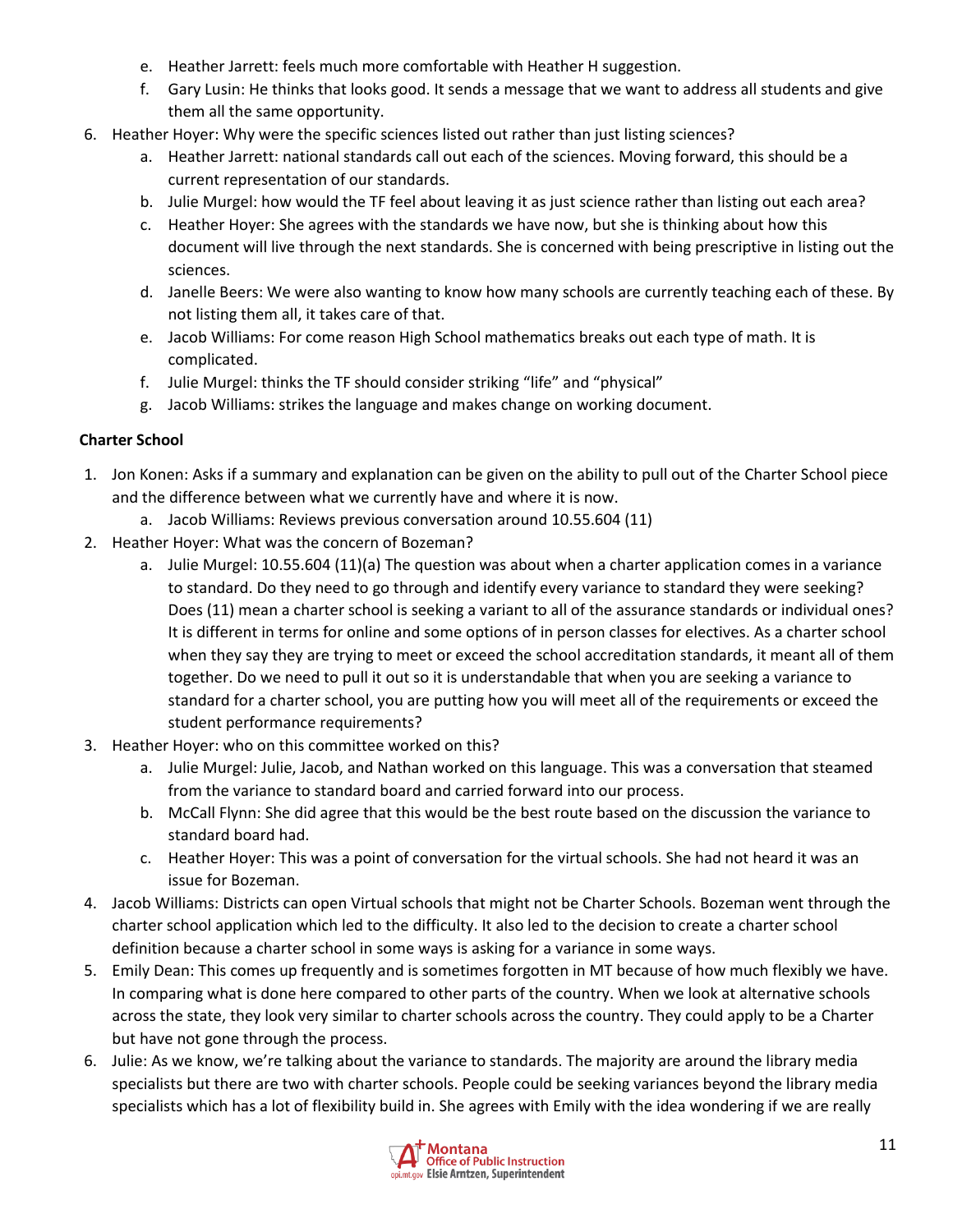leveraging the flexibility we have that gives schools the ability to look at how they structure, staff, and build their schools.

- 7. Gary Lusin: As a Bozeman trustee for 17 years. The Bozeman Charter academy was 3 or 4 years ago when the charter school option became available. In those situations, the Bozeman charter academy serves many students, of all kinds, through their flexibilities. The Bozeman charter school is an experiment. The OPI and BPE have worked through the standards to allow for the flexibility to be in place. While there are variances all the students have to meet the academic requirements of the district. He does not have any problems with the suggested language. It provides all districts the opportunity to be creative and innovative. Variances may evolve over time but so far it is working well for Bozeman.
- 8. Jacob: 10.55.602 definition of Charter School
	- a. McCall Flynn: is (a) is rule as well?
	- b. Jacob Williams: Does not think it is in the next part, but it could be added.
	- c. Julie Murgel: Asks McCall if (a) is not necessary?
	- d. Mccall Flynn: (a) is not necessary if it is already lined out in the rule.
	- e. Jacob Williams:
- 9. Heather J: There is difference in language between (11) and (1). Can we clarify why there is that change?
	- a. Jacob Williams: It is a disconnect. Due to differences in the variance to standards rules and the new rule.
	- b. McCall Flynn: suggests it is left as the school district to be consistent and because it was not a language change.
	- c. Julie: Works to clarify TF thinking looking at 10.55.604 (1)
	- d. Heather H: Would we want to make it consistent throughout all of the language? (2) would also need to change to school district.
	- e. Julie Murgel: When it says school district do we mean the board of trustees?
	- f. Emily Dean: Thinking back to an advanced opportunities plan, she is curious what language that uses. The board of trustees are the ones that approve the plan.
- 10. McCall Flynn: currently as the language is, the Charter school piece is (11) and under. When it is pulled out in the suggested language, there is more language under it. Is there a reason we can't revert to the variance to standards process that exists? She is not sure if a charter board would be created.
	- a. Julie Murgel: they discussed that and weren't sure. It could be referenced back to a specific ARM.
- 11. Emily Dean: Shares 387 Advanced Opportunity Plan definition. She thinks board of trustees may be the most direct option.
	- a. Jacob Williams: Works to make necessary adjustments in working copy document
- 12. Jon Konen: What the impact would be for different districts across the state to start a charter school. He is concerned that changing just a few words in this language can open up a lot of different issues that can impact districts. He worries about private companies and voucher systems coming into the state.
	- a. Jacob: The language that is here currently exists in rule.
	- b. Heather Jarrett: Concurs with Jon's statement.
- 13. McCall Flynn: Concurs with Jon and Heather and is a proponent of public education. It is under the BPE, and school districts are already doing what is right in the very public process. She thinks this language would be a tool for the BPE to use to show that the flexibilities are already available to districts.
- 14. Jacob: Would like to clarify with Jon and Heather. Are there places they are concerned language has already been changed?
	- a. Heather Jarrett: She would like to strengthen the language to include the words already existing public schools. She would like it to be explicitly clear that it is existing school districts and nothing else.
	- b. Emily Dean: Public schools, including any charter schools, remain accountable to the community.

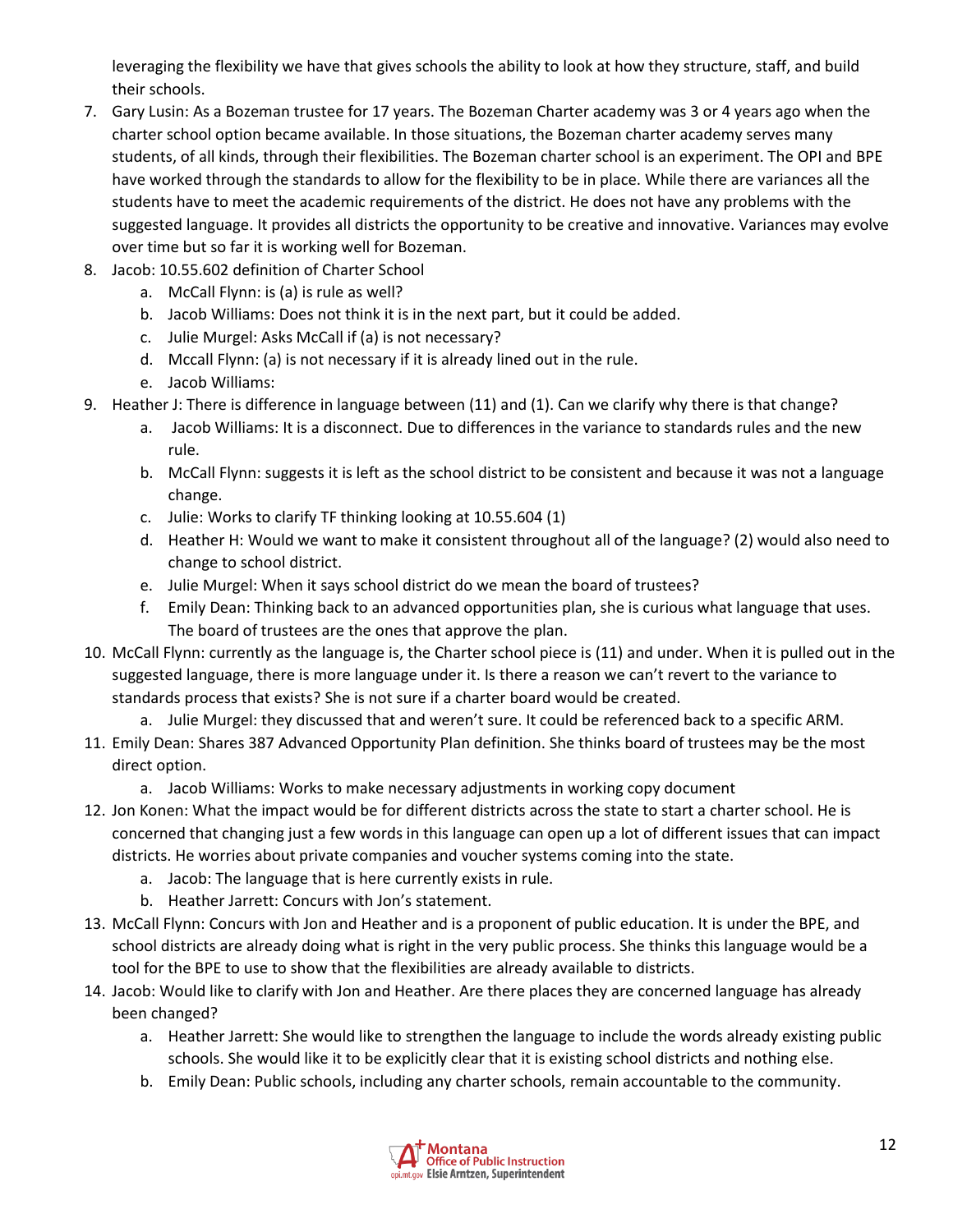- 15. Jon Konen: Process has been stepping towards these private entities. He knows Charter schools are on their way to MT just wants to be cautious in that process. Agrees with Emily Dean in holding them accountable to local school districts.
- 16. McCall Flynn: This is a topic that it would be good for the TF to have discussions around it before the next meeting.
- 17. Janelle Beers: Would pulling this language out address the issues that Bozeman had?
	- a. Julie Murgel: Yes, she thinks so.

### **Accreditation Process Activity**

- 1. Julie Murgel: reviews the activity and questions the TF should keep in mind.
	- a. How does the state determine the accreditation status of a school?
	- b. What evidenced based criteria is used?
	- c. What tools are used to evaluate the quality of a school?
	- d. How often do they evaluate the quality of a school?
	- e. What is the output from the evaluation process that provides a description of a school's quality?
	- f. How are the accreditation and accountability systems related?
- 2. Jon Konen: Alaska
	- a. Considers MT similar to AK (frontier and small districts and high native American population)
	- b. Use Cognia and can use state
	- c. Split into K-6 and 7-12 with different indicators
		- i. K-6 Indicators:
			- 1. Attendance
			- 2. Participation rate
			- 3. Percent proficient
			- 4. Academic growth
			- 5. English Language Learners
			- 6. 3 rd grade PEAKS data
		- ii. 7-12 Indicators:
			- 1. Academic achievement
			- 2. English Language
			- proficiency 3. Growth
- 4. Absenteeism
- 5. Graduation rate
- d. Use top level with 9 subgroups are above the target are considered universal
- e. Targeted are one or more subgroups less than threshold of less than 5%
- f. Universal every 5 years and targeted is every year
- g. Lowest 5% of schools are on the comprehensive
	- i. Less than 66% grad rate
- h. Have two different indicators
	- i. N number
	- ii. 80/20 rule
- i. Takeaway: many aspects mirror MT. There is a lot we can takeaway. Having a pathway using Cognia with many of the MT districts already using
- 3. Heather Hoyer: South Dakota
	- a. Accredits every 5 years
	- b. Accredit non-public and public schools (non-public must be done yearly)
	- c. If a school is using Cognia they can do in conjunction with the state but not replacing state
	- d. Measure 5 standards, school boards who seek accreditation
- i. Progress towards continuous improvement cycle
- ii. Academic performance
- iii. General education practices
- iv. Basic competencies in compliance with state laws and admirative rules
- e. Equitable distribution of review
- f. Use WEIDA for Elementary
- g. School quality surveys

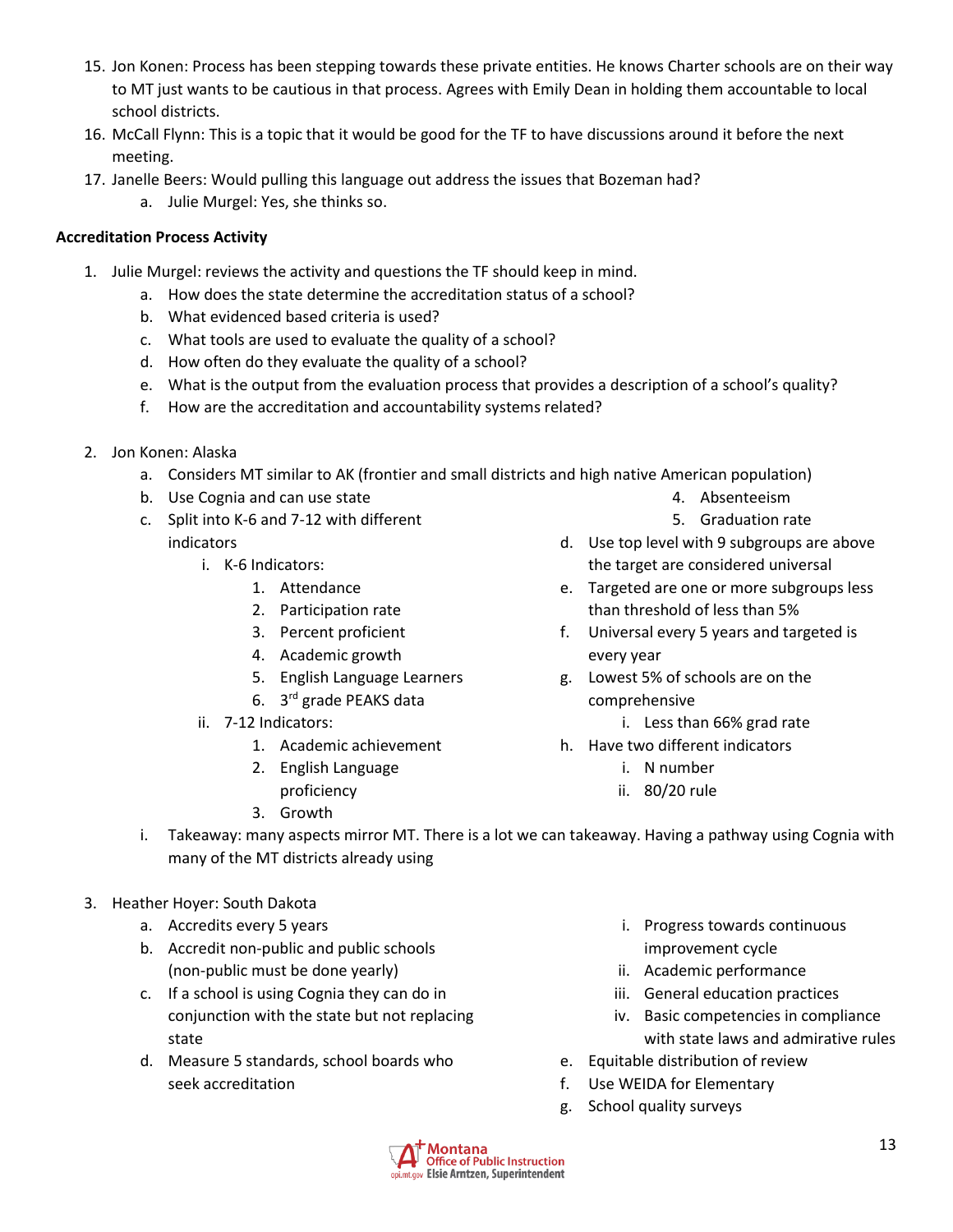- h. Student performance but have progress towards improvements equal to that in elementary
- i. HS student performance is an academic indicator
- j. Give equal weight to students that need more time as those that grad on time
- k. Takeaway: likes the High School completion equivalent
- 4. Gary Lusin: Arizona
	- a. Daughter taught at Charter school in AZ for five years
	- b. Skeptical of how AZ conducts their accreditation/accountability systems
	- c. Does not require state accreditation
	- d. School districts can be accredited through Cognia (Bozeman school district is through Cognia)
- e. Accountability process the districts have to provide to the state in addition to Cognia
- f. Parent, teacher, community surveys that are turned in
- g. Accountability process is A-F grade system
- h. Accreditation process is not part of the accountability system (not sure how to interpret this)
- i. Takeaway: questions what they are doing. Makes him think about separating the two components of assessing schools. Only accreditation or if accountability process acceptable and how they relate.
- 5. Emily Dean: Utah
	- a. Uses Cognia
	- b. Only accredit secondary schools. Elementary and Middle school accreditation is optional
	- c. Every 5 years on a school system basis
	- d. Large teams come in for each accreditation
		- i. Interview district and school leaders, parents, students, and community members
	- e. In larger districts observations are done in ¼ of classrooms
	- f. Three domains of accreditation
		- i. Leadership capacity
		- ii. Learning capacity
		- iii. Resource capacity
		- iv. Depending on system they have there are other standards under each
- g. Accountability is separate on an annual basis
	- i. Student academic outcomes in growth
- h. Assign letter grade A-F based on weight indicators
	- i. Elem and Middle schools
		- 1. Achievement
		- 2. Growth
		- 3. EL progress
		- 4. Growth of lowest
			- performing 25% of students
	- ii. High Schools
		- 1. Achievement
		- 2. Growth
		- 3. EL Progress
		- 4. Growth of lowest performing 25% of students
		- 5. Post-secondary readiness
- i. Takeaway: interesting and likes the three domains. And customizing based on the school district. Have diverse school systems with large and small communities.
- 6. Janelle Beers: Idaho
	- a. Totally amended their program in 2019
	- b. A Cognia State
	- c. Use a three-year period
- d. Four academic measures
- e. School quality and student success ratios

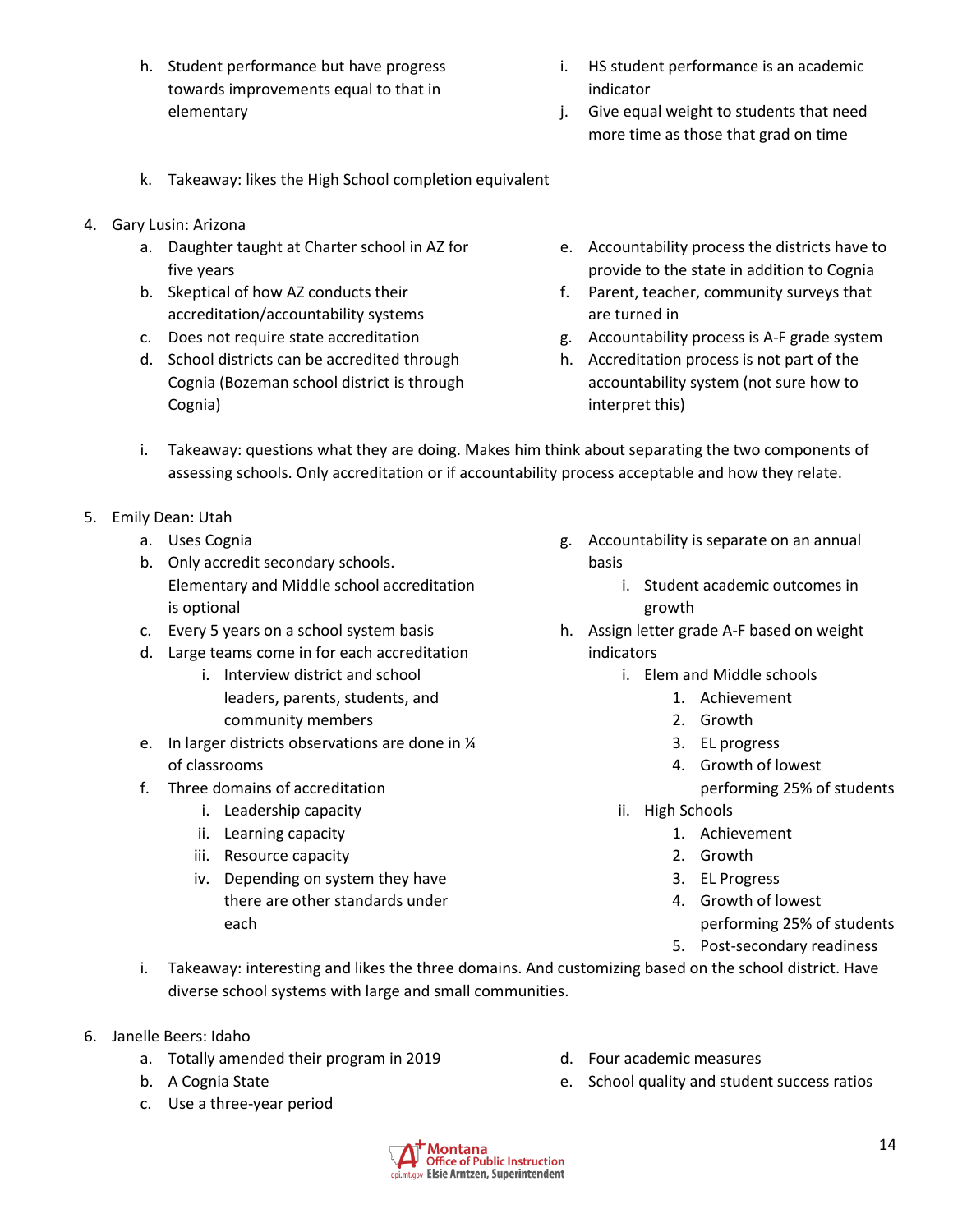- f. Identified four areas for underperforming schools:
	- i. CSIF Underperforming schools (lowest 5% comprehensive support)
	- ii. CSIF Graduation Schools (Graduation rate lower than 67%)
	- iii. Targeted support and improvement iv. Additional targeted support and
	- improvement
- g. Categories for schools that are doing well
	- i. Top 90% or above
- ii. Gold makers (overall meeting improvement or growth standards)
- h. School quality measures
	- i. Student Surveys
	- ii. Teacher Surveys
	- iii. Parent Surveys
	- iv. Communication with parents on student achievement
	- v. Grade 8 enrollment in prealgebra or higher
- i. Accreditation is voluntary for elementary and Grades K-8 and alternative schools
- j. Takeaway: Does not think their standards are stringent and doesn't think there is anything to take away for MT
- 7. Heather Jarrett: Colorado
	- a. Districts are responsible for accrediting schools by contracting through the Department of Education
	- b. Accreditation is determined by:
		- i. Achievement
		- ii. Growth
		- iii. Post-secondary and workforce readiness
		- iv. Ontrack growth
		- v. Graduation rate
		- vi. Performance of historically underserved students
	- c. Local boards are in charge of accrediting and ensuring programing
	- d. Districts have to have accountability committee consisting of:
		- i. Three parents
- ii. One teacher
- iii. One admin
- iv. One business representative
- e. Publish district performance reports which determine district rating
	- i. Performance Plan
	- ii. Improvement Plan
	- iii. Priority Improvement Plan
	- iv. Turnaround Plan
- f. District accreditation ratings
	- i. Accredited with distinction
	- ii. Accredited
	- iii. Accredited with an improvement plan
	- iv. Accredited with a priority improvement plan
	- v. Accredited with a turnaround plan
- g. Takeaway: having a district wide committee that determines the accreditation is interesting.
- 8. Tony Warren: North Dakota
	- a. Uses Cognia
	- b. Accredited once every five years
	- c. Districts with enrollment over 1,000 have an evaluator from out of state
- d. Districts with under 1,000 have an evaluator from in state
- e. Most of their accreditation was repealed after transitioning to Cognia
- f. Takeaway: MT goes to a model with a lead evaluator with strengths challenges etc.
- 9. McCall Flynn: Washington

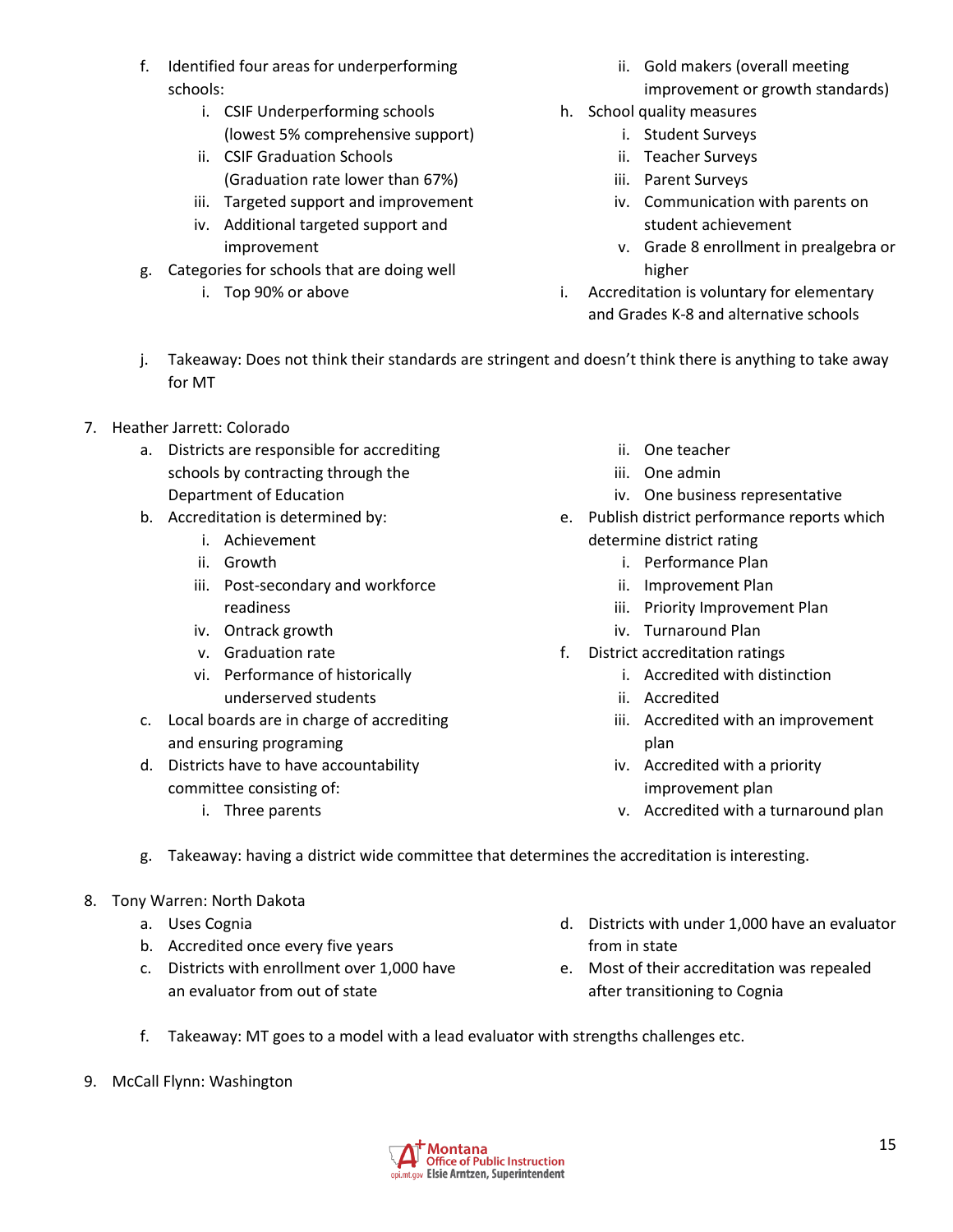- a. All schools must be approved (done through Education services district)
- b. 9 different accreditation bodies for both public and private schools
- c. Schools annually conduct survey to affirm they are complying
- d. Approval survey includes questions on:
	- i. Instructional hours
	- ii. Days and school schedules
	- iii. Grad requirements (subject areas and graduation pathway options)
	- iv. High School and beyond plan
	- v. Educational offerings and activities
	- vi. Mastery based learning
	- vii. Emergency wavers from spring before
	- viii. Mobile grad requirements
- e. Measured by 9 indicators:
	- i. ELA proficiency
- ii. Math proficiency
- iii. ELA growth
- iv. Math growth
- v. Graduation
- vi. EL progress indicator
- vii. Attendance
- viii. 9<sup>th</sup> graders on track measure
- ix. Dual credit
- f. System and school improvements are done across three tiers:
	- i. Comprehensive supports (schools fall in lowest 5% or grad rate below 67%)
	- ii. Targeted supports (Three or more student groups under 5%, one or two under 5% receive a selfdirected support)
	- iii. Their OPI and state board establish criteria for school recognition
- g. Takeaway: Surprised dual credit measure is part of their indicators. Very interesting. We talk a lot about dual credit, but it is not a part of MT measurements.
- 10. Jacob Williams: Wyoming
	- a. Annual Review at the district level
	- b. District is responsible for identifying criteria in each school then uploads report to the state department
	- c. Review is a series of assurances of 24 criteria listed on their webpage.
	- d. Statute lays out each criterion
	- e. On site review every five years that can be done with an outside service provider (ie Cognia) or a team from the state department
- f. Accreditation requirements
	- i. 80% or higher artifact approval
	- ii. Approved school improvement plans
	- iii. Approved district assessment system
	- iv. No unresolved compliance issues
	- v. No unresolved staffing issues (certification not FTE)
	- vi. External review completed w/in 5 yr. cycle
- g. Takeaway: Interesting they have the district is responsible for ensuring everything is in place then reporting to the state. WY only has 40-50 districts vs. MT with 320 systems and 407 districts.
- 11. Julie Murgel: What would be the ideal accreditation process?
	- a. Jon Konen: Likes having multiple factors/indicators. We know that show one piece of data/test does not define who we are. We heard Cognia quite a bit, and they have 30 performance standards included in their new system and it hits a lot that we have discussed. Would be interested in seeing a pathway for districts to use it in Accreditation. The rotation of accreditation is powerful and helps the state. Less reporting and in a targeted or comprehensive level may get more attention and support. From the State

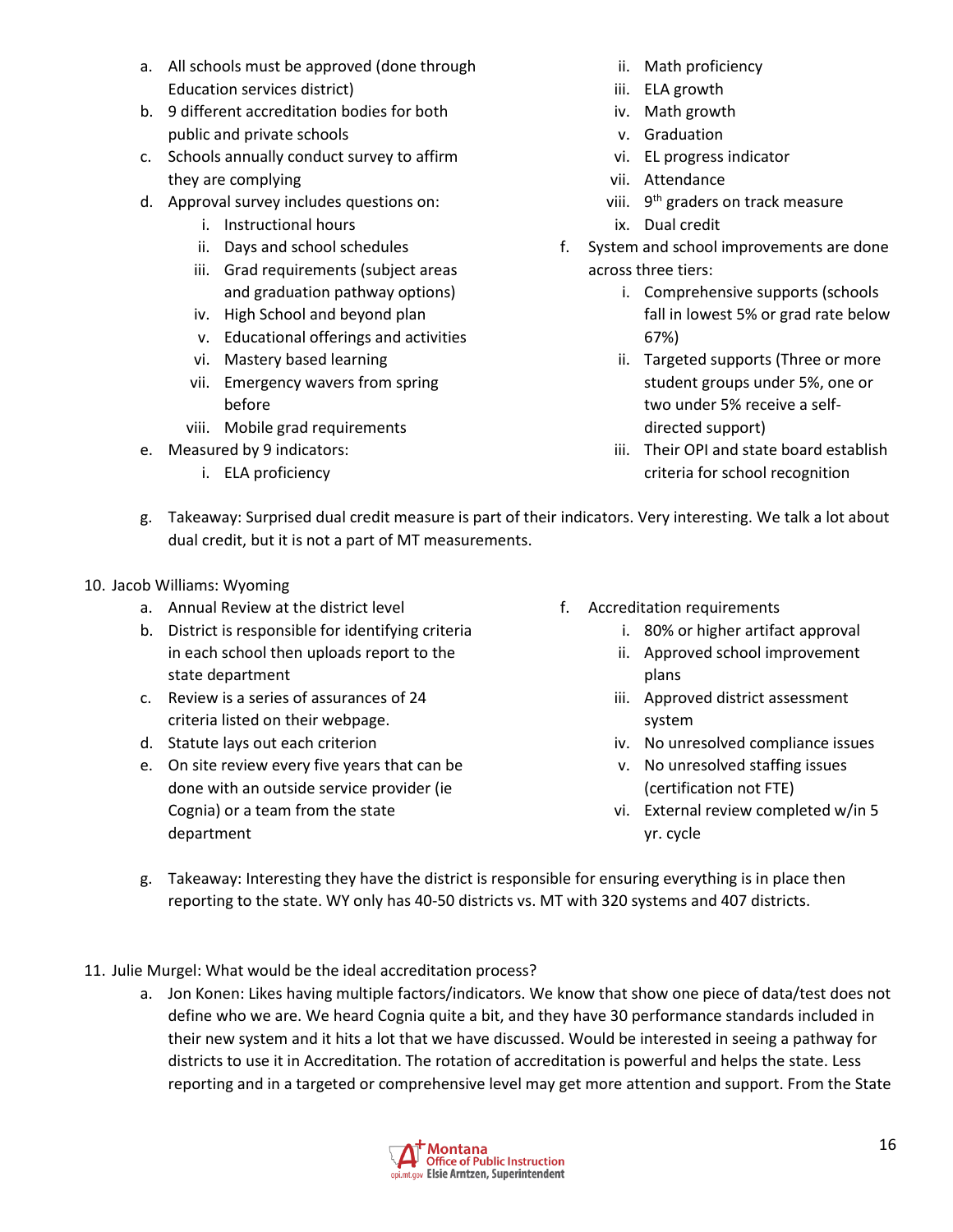level, we can look at targeted and comprehensive schools to find resources, and also look at schools that are successfully making the grade. We can learn a lot from the districts in our state.

- 12. Julie Murgel: What would be the minimum/must haves in accreditation?
	- a. Heather Hoyer: Compliance with laws and ARM. That is our baseline.
	- b. Emily Dean: Recognizing the unique features of communities and that success looks different in communities and for kids.
	- c. Gary Lusin: Discussion is leading him to think about what we are trying to accredit. He understands all of the pieces and rationale, but he wonders if there is more streamlined to assess MT schools. There are a wide variety of issues in MT schools. He is not sure how accreditation and accountability standards will work sufficiently in the future.
	- d. Janelle Beers: Whatever we do, we don't add it on top of what is already happening. Not more paperwork. We have a number of schools that are tiny frontier schools. It may not be one size fits all.
		- i. Jon Konen: Agrees with Janelle. He is hoping for a pathway for districts to do that.
- 13. Jacob Williams: When we're talking about process? Are we just talking about 606 or are we talking about the chapter in a larger scope? What is it specifically that does not capture each individual school that we would want to change? If we change the process, is it going to change the ARM and minimum? When we way process, what are we talking about?

#### **Next Steps**

- 1. TF discusses next steps.
- 2. Tony warren: Makes motion to request an extended timeline from the Superintendent
	- a. Janelle Beers: Seconds the motion
- 3. Vote on the motion: TF requests an extended timeline from the Superintendent
	- a. Janelle Beers: Yes e. Gary Lusin: Yes
	- b. Emily Dean: Yes
	- c. Heather Hoyer: Yes
	- d. Heather Jarrett: Yes
		- i. Vote passes unanimously, request moves to the Superintendent
- 4. Janelle: Will you know by our next meeting if we have more time?
	- a. Julie: Will be taking to the Superintendent right away. She will need to take that into consideration and maybe we will have an indication of where she is at with this.

f. Tony Warn: Yes g. Jon Konen: Yes

#### **Public Comment**

- 1. Diane Fladmo, Director of Policy, Montana Federation for Public Employees:
	- a. MFPE is the largest union in the state and represents educators in K-12, higher ed, and classified employees. Thanks the group for the vote to request more time. This is a large responsibility to put on a few individuals. Last time there were over 50 people and took a year and a half to complete the process. The discussion from today was very important and happened at the second to last scheduled meeting. Asks to consider the staffing levels available to support the Task force. There are important vacancies at the OPI Accreditation division including: administrator, director, and administrative specialist. There are very few people there to assist. Now more than ever, we need wider and deeper expertise to help. Since the last revision, we're coming out of a pandemic. We're learning what we can do with education, and it has an effect on students and staff. She is pleased to hear there are continued efforts to include mentoring. Give yourself time. Not just to review the information you get, but to also ask for additional information. Ask other experts to give input including the MT library association. You have not had time to hear the details of their positions. Give time for other entities to give information. Be sure you receive the survey responses with time to deliberate